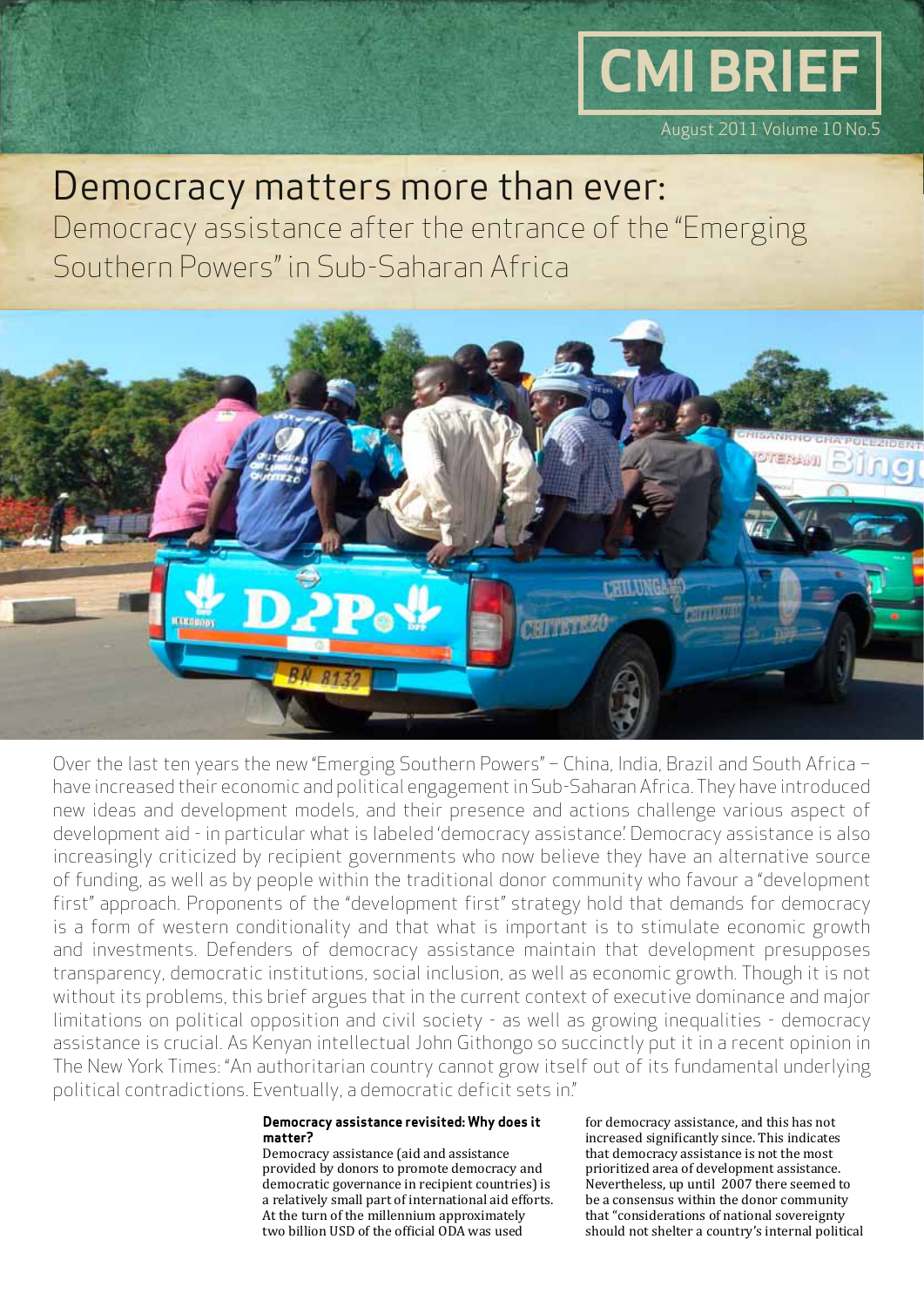arrangements from outside observation or criticism" (See CMI Brief International Democracy Assistance: Key Lessons). However, during the past few years, this view has increasingly come under siege. The emergence of new economically powerful actors has both provided African countries with new development models and potential allies, and strengthened voices within the traditional donor community that argues for a "development first" approach.

#### **The emergence and importance of the "Southern Powers": China, India, Brazil and South Africa**

The past twenty years has seen a multitude of new actors ascend the power pyramid and make their presence felt on the international scene. The end of the Cold War and the bipolar world system opened up possibilities for many other power-brokers to wield their influence. Oil-rich Arab countries, Turkey and South Korea, as well as the non-DAC members of the European Union, have increased their focus on Africa - particularly in the 2000s. Whether positioning themselves as donors, business partners, or simply as friends, these actors influence the future direction of politics in Sub-Saharan Africa. The most important new actors in this regard, are the often called "Emerging South Powers": China, India, Brazil and South Africa. These actors have played a role in African politics since the 1950s, but the new factors are the increasing economic importance of these countries and the way in which this has shaped their relationship with African countries.

China's economic growth has perhaps been the most important factor. Chinese investment in Africa has increased dramatically over the past 10 years, and China is now Africa's biggest trading partner (together with the US). The initial impetus behind China's engagement in Africa was to secure raw materials for Chinese industries. Through the growth and international expansion of the Chinese economy and industries, investments in big construction projects followed. Chinese involvement remains linked to China's immediate needs at home: agricultural products, Chinese migration and outlets for Chinese commodities. At the same time, China has increased their bilateral aid efforts and also subsidized the China Export-Import (Exim) Bank to provide for loans and credit to African governments on conditional terms. By 2011, the Chinese aid volume is expected to be similar to that of Norwegian government-to-government aid to Africa. At the same time, India and Brazil have similarly increased their economic presence in Africa. Indian trade with the continent has expanded from USD three billion in 2000, to nearly USD 40 billion in 2011, while Brazil's trade passed the USD 20 billion mark in 2010. Both countries also have a well-defined development assistance program focused on capacity building and technical assistance. South Africa, while not as economically powerful as

the other three countries, is a major political and economic player in many parts of Africa, intimately linked to its own economic interests, particularly within the banking and financial sector. All countries are heavily involved in infrastructure-projects, and play an important part in the infrastructure-boom that has emerged over the last five years in Africa. All in all, it is difficult to find an African economy where at least one of the "Emerging Southern Powers" is not important.

The common pattern that emerges for these 'new donors' is that their foreign policies revolve around promoting their national interests and economic prospects, irrespective of the nature of the regime they are dealing with. All four countries - and in particular China - stress the importance of non-interference. India and Brazil have increasingly advocated for the importance of democratic reforms, as highlighted by the Declarations from the recent Africa-India Summits in 2008 and 2011. South Africa has frequently been cited as a key player in relation to Africa's evolving policies on governance and democracy. However, it seems like the South African support for democracy is primarily rhetorical (i.e. involvement in Zimbabwe).

In a sense, we have moved on from the unipolar world of the 1990s, where Western aid was the 'only game in town'. This has important consequences for Western aid in general, and particularly for democracy assistance. The emergence of the "Emerging Southern Powers" have created opportunities for South-South cooperation, and decreased Africa's dependence on Western donors, investors and trading partners. The rise in donor options thus seems to have increased the bargaining power of African countries. While it is unlikely that the economic power of the "Emerging Southern Powers" can replace or even compete with the West in terms of aid in the close future, this is not necessarily important. What is important is that African governments and leaders think or claim to think that they have alternative partners. This strengthens their hand in negotiations with Western donors, and makes it less likely that they will accept political demands they feel encroach on their national sovereignty.

This is not the only consequence, however. While the above-mentioned non-interference policy is a principle that the emerging donors strive to adhere to, they are nevertheless indirectly exporting a different development model. What Deborah Brautigam calls the "East Asia model", a model where a developed country with a larger economy provides infrastructure loans in return for natural resources, is increasingly viewed as a model that can be "exported" to Africa. Interestingly enough, the model is based on China's own experience: China offered oil to Japan in exchange for infrastructure-assistance in the late 1970s and early 1980s. The fact that the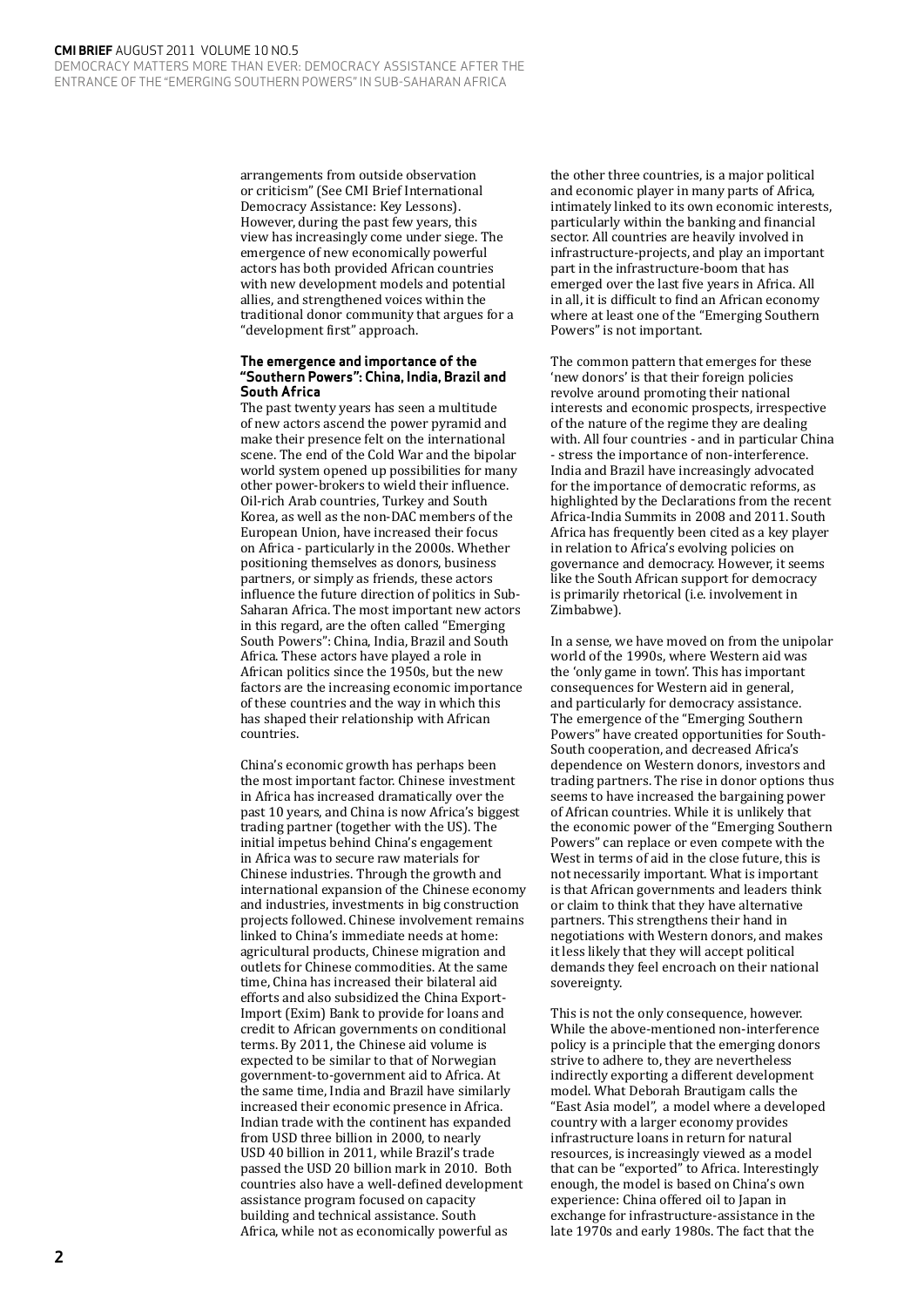#### **CMI Brief** AUGUST 2011 Volume 10 No.5

Democracy matters more than ever: Democracy assistance after the entrance of the "Emerging Southern Powers" in Sub-Saharan Africa

Emerging Southern Powers, and particularly China, sees their involvement in Africa as mutually beneficial because they get essential raw materials in return for their investment strengthens this model. The economic growth in countries such as Ethiopia, Uganda and Rwanda is frequently cited as "African" stories similar to China. These are being put forward as examples of how non-democratic regimes have managed to create economic growth. While Brazil and South Africa have shown a willingness to cooperate with traditional donors, China and India have (with some notable exceptions) been reluctant to do so. This contributes to the image of India and China as offering "something different" than the traditional donors. In a sense the old "development first" paradigm has reemerged.

#### **Traditional Donors: The reemergence of the "development first" paradigm**

In the past few years an increasing number of agents within the traditional aid community have advocated that the West needs to focus on issues similar to those of "the Emerging Southern Powers": According to this paradigm, economic development is more fundamental than democracy, partly because economic development will lead to internal pressure for democracy as the country develops. Moreover, democracy assistance may hinder the growth of a democratic culture, because it may slow down economic growth and development. In a recent article in Journal of Democracy, the head of the Governance and Anti-Corruption Secretariat at the World Bank Group, Brian Levy, argues that the developmental state is the way to go. In an article in the same volume, Thomas Carothers claims that others within the donor community share Levy's opinion. In fact, there seems to be a genuine fear within some segments of the traditional donor community, that promoting democracy and democracy assistance might actually have damaging political and economic consequences in the future (See Box 1). China is seen as a shining example of the "development first" approach (conveniently "forgetting" the fact that it is still an authoritarian country), and the entrance of the "Emerging Southern Powers" is seen to create opportunities for increased focus on development rather than democracy. However, in a final article in the same volume, the president of the National Democratic Institute (NDI) Kenneth Wollack argues convincingly against this, by pointing out that socioeconomic development requires a political system that creates incentive structures that enable inclusive government. In other words; socioeconomic development requires democracy in order to be effective.

#### **Democracy assistance is more important than ever**

The economic growth that we have witnessed in many African countries in the last decade, and the entrance of new international actors with a focus on non-interference and economic prosperity, are not arguments for cutting democracy assistance. It is precisely

the opposite: recent developments make it imperative to focus on democracy issues and democracy assistance, because the democratic voices internally in many African countries are increasingly being suppressed in the name of development. In some African countries today, the opposition is not allowed to carry out their mandate, especially between elections. The recent crackdown on democratic and policyoriented demonstrations organized by the opposition and Civil Society Organizations (CSOs) in Uganda, Malawi, Ethiopia and Senegal are good examples. As highlighted by Carothers (see Box 1), it is these very countries that are being promoted as the good examples by the proponents of the "development first" approach. Assistance to the opposition in these countries is essential for these countries' democratic prospects - especially in "hybrid regimes"; countries that have adopted some of the wrappings of democracy, but still harbor authoritarian elements such as a dominant party structure that regularly controls and wins elections because of an uneven political playing field.

Many of these regimes receive large amounts of budget support from the international community as well as support for infrastructure projects from the "Emerging Southern Powers." With the well-documented use of patronagepolitics by incumbent parties and leaders in many hybrid regimes in Sub-Saharan Africa (See CMI-Brief When Elections Consolidate Power for an example from Uganda), budget support and infrastructure projects can at least indirectly be seen to assist the incumbent regimes, and help them stay in power. Therefore, now is the time to make sure that development assistance benefits both those outside and inside government. Democracy assistance in Sub-Saharan Africa should therefore be increased rather than decreased, and the focus should be broadened to face the new challenges confronting the region. Many of the answers to the challenges have been highlighted before, but the new challenges make it imperative to highlight them again.

#### **Go local and expand the focus**

One of the answers is that the approach should be local. The-one-size-fits-all-approach currently employed by many donors mean that they often try to create "Western" political systems, and do not recognize the importance of the individual country-specific factors and traits. This emphasis on a predefined system rather than a contextspecific system also reduces the focus on policy. This particularly goes for implementation of policy, which must be seen in light of the structures of a country's institutions, to avoid the same weaknesses reappearing under a succession of different nominal policies.

Democracy assistance needs to embrace a wider range of institutions. Until now, democracy assistance in Africa has primarily supported electoral processes, civil society and political empowerment of women. However, as many recent elections in Sub-Saharan Africa have

#### **Box 1: The "development first" paradigm in academic debate**

Countries that follow the path of state-led development are typically run by dominant leaders or parties… Insofar as they are successful, developmental states lead to both an increasingly sophisticated economy and a wealthier, more empowered citizenry – with resultant rising pressure for institutions that can undergird enhanced political competition." (Levy 2011: 31)

"If anything, concerns in development circles about the harmful effects of attempted democratization in fragile states have been rising in this decade. And the visible developmental successes of various nondemocratic regimes, such as China, Ethiopia, Rwanda, Tunisia, Uganda, and Vietnam, are frequently invoked by developmentalists as evidence against the advisability of a democracy focus. The argument advanced by Amartya Sen a decade ago for reconceptualizing development to incorporate democracy as an intrinsic value has gained little hold in the development community." (Carothers 2010: 24)